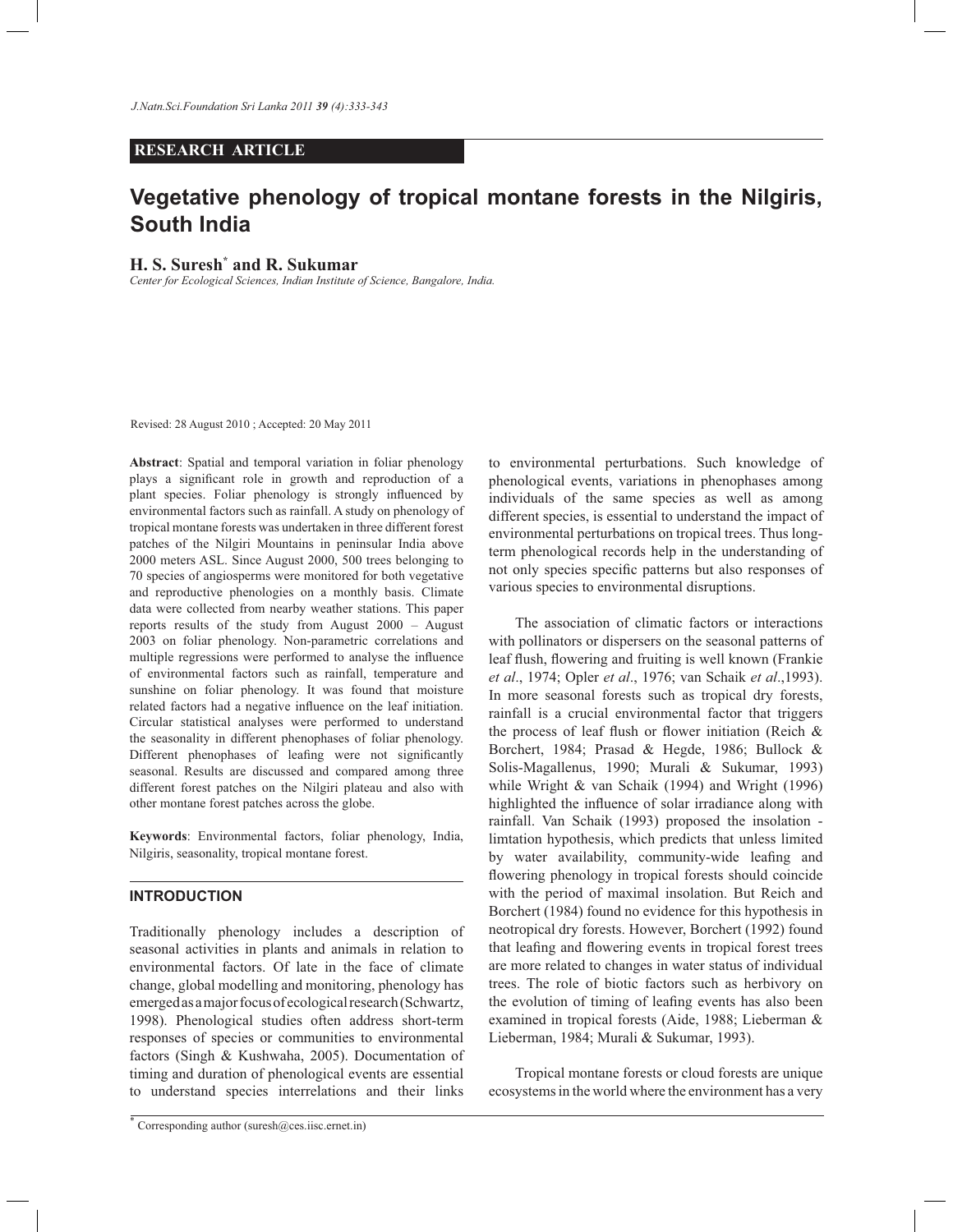strong influence on the physiognomy and biotic processes of the community. Most of the studies on phenology were restricted to either lowland tropical moist forests (Medway, 1972; Frankie *et al*., 1974; van Schaik, 1986; Ashton *et al*., 1988; Bhat, 1992), which are extremely rich in species and aseasonal, or in dry forests (Prasad & Hegde, 1986; Bullock & Solis-Magallenus, 1990; Murali & Sukumar, 1993, 1994; Borchert, 1994) where a strong seasonality exists and comparatively species poor. There are only a few studies on the phenology in montane cloud forests (Koptur *et al*., 1988; Sun *et al*., 1996; Berlin *et al*., 2000; Funch *et al*., 2002; Kudo & Suzuki, 2004).

 The present paper describes the patterns observed on the vegetative phenology of tropical montane forest patches in the upper Nilgiri plateau. It addresses the following questions; 1. What is the influence of abiotic factors on leafing phenology of the montane forest? and 2. What are the patterns of seasonality observed in various leafing phenophases? This study is part of our long-term ecological studies on the tropical montane forest patches of the Nilgiri Biosphere Reserve and probably the first report on the phenology of tropical montane forest patches of the Nilgiris.

# **Study area**

The present study was carried out in three sites, namely Longwood (11° 43' N, 76° 87' E) 2100 masl, Thaishola-Carrington (11° 21' N, 76° 87' E), 2200 masl and Upper Bhavani (11° 24' N, 76° 56' E), 2300 masl, in the upper plateau of the Nilgiri hills in southern India. The plateau is undulating with hills and valleys having a mean elevation of 1800 masl and its highest point is Doddabetta peak (2640 m). The plateau receives rainfall mostly from southwest monsoon which accounts for more than 50% of the rainfall. The retreating monsoon, i.e. northeast monsoon, and convectional rain brings the rest. The mean annual temperature of the plateau is 14.2 °C with May being the hottest month and December the coldest. Thermographs installed by Blasco and Legris (French Institute, Pondicherry, India) on grasslands have recorded a temperature of (-9 °C) during cold months. Von Lengerke (1977) recorded incidence of frost in the plateau. Detailed climate analysis of the plateau is available (Von Lengerke, 1977).

## **Vegetation**

The natural vegetation of the plateau is a mosaic of forest and grasslands. Forests of the plateau are locally called *Shola* (dense woods) or tropical stunted montane evergreen forests (TSMF). Meher-Homji (1967) recognizes three types of physiognomic formations. 1.) *Shola*, 2.) Tree and

shrubby zone at the edge of the forest, i.e. ecotone, and 3.) the shrub-savanna or the grasslands. *Shola* or TSMF is a distinct patch of forest with stunted trees confined to folds or ridges of mountains and surrounded by grasslands. The crown is dense and the leaves are coriaceous. Tree trunks are covered with mosses, lichens and epiphytes. The canopy is dominated by Lauraceaous species such as *Cryptocareya nessiana, Cinnamomum malabathrum, Beischemedia wightii* and *Litsea* spp. Other species in the canopy include *Syzygium* spp., *Elaeocarpus* spp. and *Isonandra candolleana*. *Shola* are rich in undergrowth of Rubiaceaous shrubs. The ecotone is dominated by more light demanding species such as *Strobilanthus* spp., *Hedyotis* spp. and *Mahonia leschenaultiana*. The shrubsavanna is dominated by shrubs belonging to species such as *Gaultheria fragrantissima, Rhododendron nilagiricum* and *Hypericum* spp. Grass flora include *Chrysopogon* spp., *Andropogon* spp. and *Eragrostis* spp. Herbaceous flora is dominated by species belonging to Fabaceae, Rosaceae, Asteraceae and Apiaceae. With the advent of British rule during 19th century, the landscape has undergone several modifications. The area under plantations and agriculture has increased. Forestry plantations of Eucalypts (*Eucalyptus* spp.), Wattle (*Acacia* spp.) and Pines (*Pinus* spp.) have been added to the landscape.

# **METHODS AND MATERIALS**

Trees with clearly visible canopies were identified, measured for girth and marked with a unique tag for monitoring phenology along a transect. Trees were monitored once a month for both vegetative and reproductive phenologies. Vegetative phenology involved various stages of leafing such as leafless stage, leaf flushing, expanding leaves, mature leaves and senescent leaves. All individuals were scored on a  $0 - 100$  scale qualitatively based on the intensity of a given phenophase in the canopy. A note on the herbivory was also made. Information on pollination, dispersal and predation of fruits was also collected. Data on climate were collected from the closest tea estates maintained by Tamilnadu Tea Corporation (Longwood site), Thaishola Tea Estate (Carrington site) and Korakundah Tea Estate (Upper Bhavani site). Data on soil moisture were estimated by collecting 500 g of soil from ten locations in each transect. The soil thus collected was air dried for a sufficient time and weighed to obtain a dry weight. The difference was expressed as a percentage and the mean value was taken as soil moisture for a given month.

Spearman's rank correlation was performed during corresponding months and time lag periods to test the influence of environmental factors on various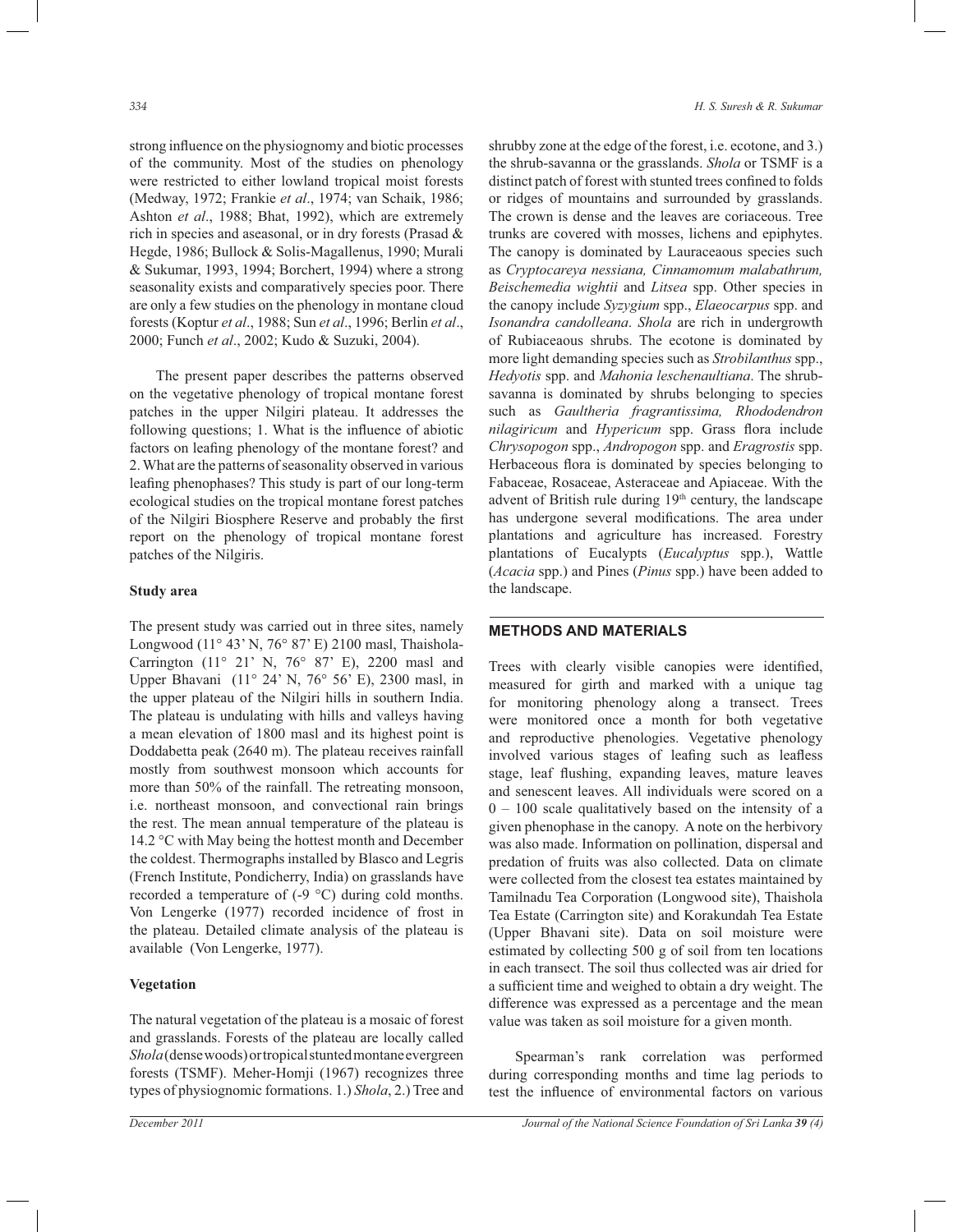phenophases independently. Multiple regressions were performed, both during corresponding months and during time lag periods, to elucidate the influence of all factors in combination. Stepwise regression was performed to highlight the degree of influence of environmental factors that affect the phenophase. The differences in distribution of species in each phenophase across different sites with the Kolmogorv –Smirnov test (KS Test) were examined. Circular statistical analysis was also performed to examine the seasonality of the leafing in different forest patches.

# **RESULTS**

The different phenophases of vegetative phenology showed uni-modal distribution unlike the bi-modal distribution reported from other studies (Sun *et al*., 1996). There was no difference in leaf flushing pattern, expansion or leaf senescence over years at Thiashola-Carrington, Upper Bhavani and Longwood sites (KS test, not significant) (Figures 1a,b,c) .

### **Factors affecting phenology**

**Leaf flushing phenology:** When environmental factors were analysed independently for their influence on leaf flush at Thiashola-Carrington site, rainfall ( $r_s = -0.466$ ,  $p<0.003$ ) (Figure 2a) and soil moisture ( $r<sub>s</sub> = -0.620$ , p<0.00004) had a significant negative influence during the corresponding months. During one month lag period, rainfall ( $r_s = -0.488$ , p<0.002) and the number of rainy days ( $r_s$  = -0.409, p<0.01) had negative influence on leaf flush. Correlations during the two month lag period were not significant.

 Multiple regression during the corresponding months was significant  $[r = 0.603, F (6, 30) = 2.867, p<0.02]$ with soil moisture as the factor that had a significant influence on leaf flush. Soil moisture alone accounted for more than 95% of the variability in the pattern observed with leaf flushing at Thaishola-Carrington site. Multiple regressions during the time lag period were not significant.



**Figure 1 a:** Leaf flush pattern across three montane forest sites in the Nilgiris



**Figure 1 b:** Leaf expansion pattern across three montane forest sites in the Nilgiris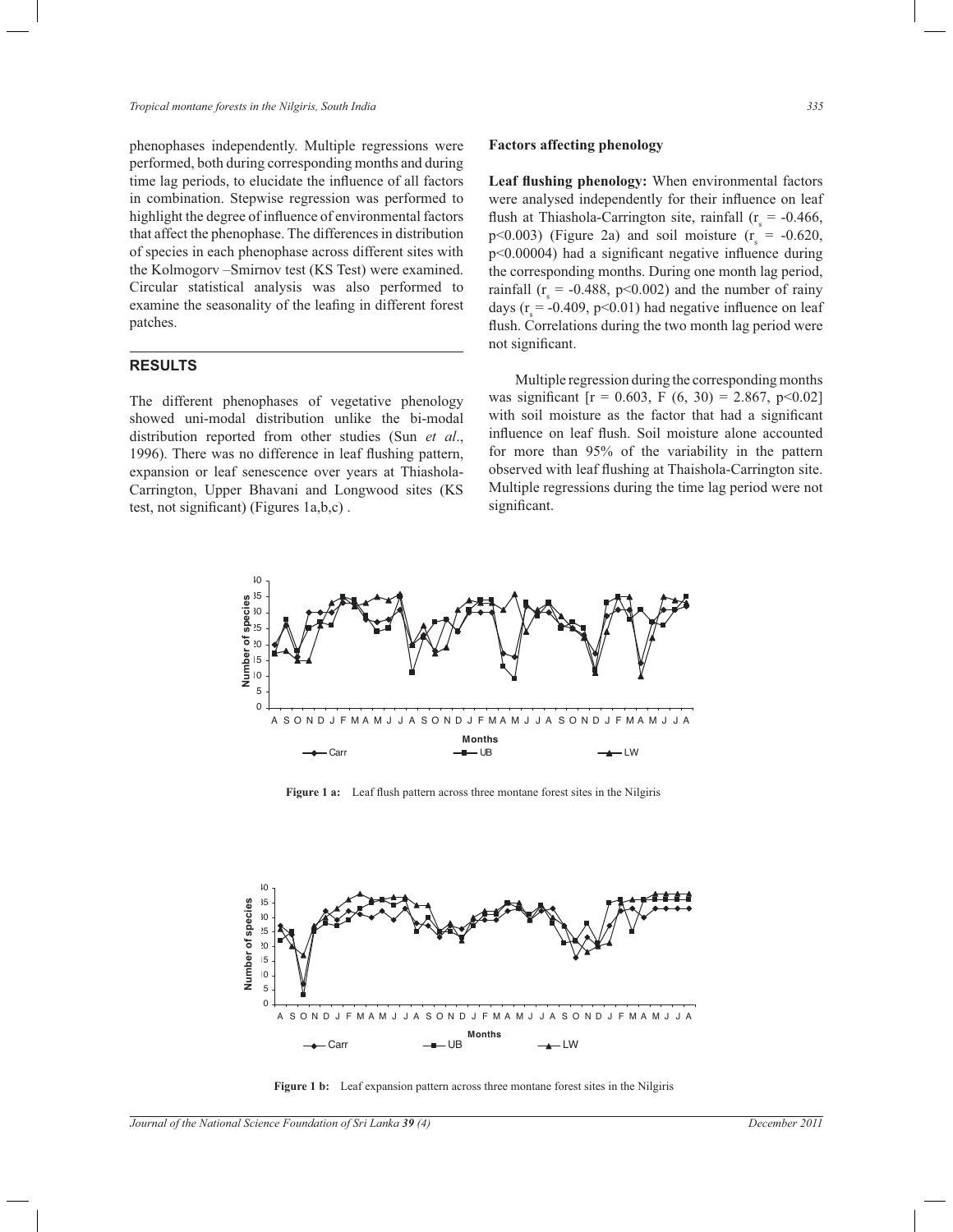

Figure 1 c: Leaf senescence pattern across three montane forest sites in the Nilgiris.

At Upper Bhavani site, soil moisture  $(r<sub>s</sub> = -0.351,$ p<0.03) had a significant negative influence during the corresponding months, while rainfall ( $r_s = -0.389$ , p<0.01) (Figure 2b) significantly influenced leaf flush during the one month lag period. Rainfall and the number of rainy days ( $r_s = -0.362$ , p<0.03) had a significant negative influence during the two month lag period. Although rainfall had a negative influence during the two month lag period, the strength of the correlation was strong during the one month lag period.

 Multiple regressions either with corresponding months or time lag periods were not significant. But moisture related factors had a negative influence.

 None of the factors had a significant influence on leaf flushing during the corresponding months when analysed independently at Longwood site. Rainfall  $(r<sub>s</sub> = -0.456,$ p<0.005) (Figure 2c) and the number of rainy days  $(r<sub>s</sub> = -0.444, p<0.006)$  had a negative influence, while sunshine  $(r_s = 0.408, p<0.01)$  positively influenced the leaf flush during the one month lag period. During the two month lag period, moisture related factors had a significant negative influence but the strength of the correlation was strong for sunshine  $(r<sub>s</sub> = 0.473,$ p<0.004).

 Multiple regression during the corresponding months was not significant. Multiple regression during the one-month lag period was significant  $[r = 0.672]$ ,  $F(6,29) = 3.99$ , p<0.004] though no single factor had any influence. Rainfall explained the maximum variability in the regression (stepwise regression). The two month lag period regression was not significant.

**Leaf expansion phenology:** Maximum temperature  $(r<sub>s</sub> = 0.458, p<0.004)$  (Figure 4) had a positive influence while soil moisture ( $r_s = -0.436$ , p<0.006) had a negative influence on leaf expansion at Carrington site during the

corresponding months, when analysed independently. During the one month lag period, it was rainfall  $(r_s = -0.372,$ p<0.02) that had a negative influence while other factors had no influence. The number of rainy days ( $r_s = -0.450$ ,  $p<0.006$ ) and sunshine hours ( $r_s = 0.590$ ,  $p<0.0001$ ) had a significant influence during the two month lag period. Although rainfall and maximum temperature had an influence, the strength of the correlation was weak.

 Multiple regression during corresponding months was significant  $[r = 0.654, F (6, 30) = 3.74, p < 0.006]$ with soil moisture as the significant environmental factor. Regression during the one month lag period was significant with soil moisture significantly influencing leaf expansion. Soil moisture explained the maximum variance in the data (stepwise regression).

 At Upper Bhavani site, maximum temperature had a positive influence during corresponding months ( $r_s = 0.52$ , p<0.0008) (Figure 5) and the one month lag period  $(r<sub>s</sub> = 0.47, p<0.003)$ . However, during the two month lag period, both rainfall ( $r_s = -0.52$ , p<0.001) and the number of rainy days  $(r<sub>s</sub> = -0.62, p<0.00005)$  had a highly significant negative influence while sunshine ( $r_s = 0.59$ , p<0.0001) had a significant positive influence.

 Multiple regression during corresponding months is significant  $[r = 0.59, F (6,30) = 2.73, p<0.03]$  with minimum temperature being a significantly influencing factor. Forward stepwise regression was significant. It was the combination of four factors such as maximum temperature, minimum temperature, the number of rainy days and soil moisture that explained the influence on the process of leaf expansion.

 Multiple regression during the one month lag period is also significant  $[r = 0.59, F (6, 29) = 2.59, p<0.03]$ with no factor having significant influence according to the analysis. It was the combination of factors such as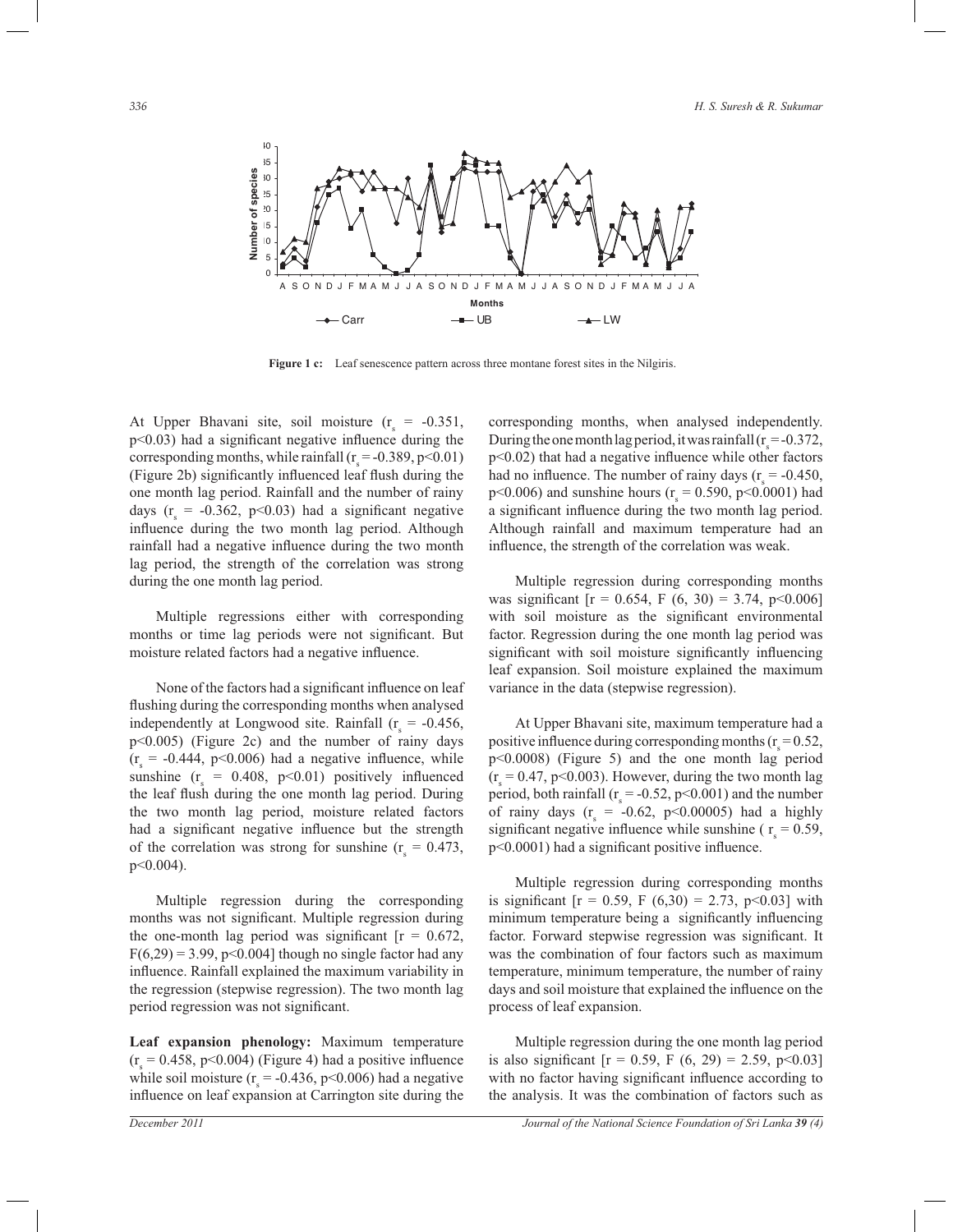with no single factor having influence. Thus it was the influence of the number of rainy days that explained the process of leaf expansion during this period.

maximum temperature, minimum temperature and the number of rainy days that influenced the process of leaf expansion. Multiple regression during the two month lag period is significant  $[r = 0.78, F(6,28) = 7.34, p < 0.00009]$ 



**Figure 2 a:** Leaf flush and rainfall at Carrington site, Nilgiris (bars represent total monthly rainfall and line represents the number of species flushing in different months)



**Figure 2 b:** Leaf flush and rainfall at Upper Bhavani site



Figure 2 c: Leaf flush and rainfall at Longwood site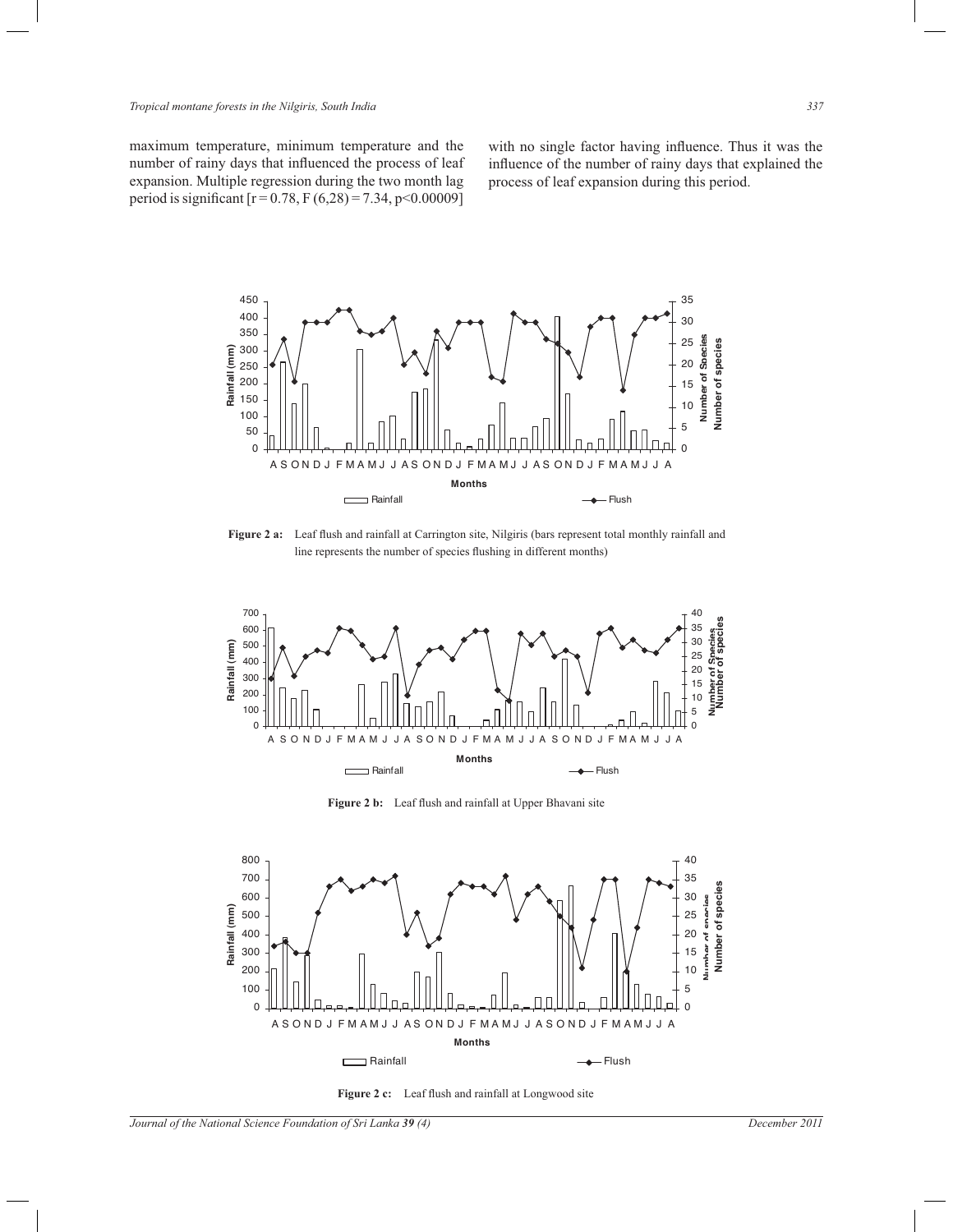

**Figure 3:** Two month lag influence of sunshine on leaf flush at Longwood site



**Figure 4:** Influence of maximum temperature on leaf expansion at Carrington site

At Longwood site, leaf expansion was positively influenced by maximum temperature  $(r<sub>s</sub> = 0.47, p<0.002)$ (Figure 6) during the corresponding months. During the one month lag period moisture related factors such as rainfall and the number of rainy days had a negative influence. Sunshine had maximum influence during the two month lag period ( $r_s = 0.65$ , p<0.00001) though its influence was significant during the one month lag period as well ( $r_s = 0.53$ , p<0.0008).

Multiple regression during the corresponding



**Figure 5:** Influence of maximum temperature on leaf expansion at Upper Bhavani

months was significant  $[r = 0.59, F(6,30) = 2.73, p < 0.02]$ with no single factor influencing the process. It was maximum temperature (positive) and rainfall (negative) that influenced the process (stepwise regression). Multiple regressions during both time lag periods were significant  $[r = 0.72, F (6,29) = 5.32, p<0.0008,$  one month lag]  $[r = 0.73, F (6,28) = 5.45, p<0.0007, two$ month lag] with sunshine having a significant positive influence while rainfall had a negative influence.

**Leaf senescence phenology:** Dropping of leaves is a continuous process in montane forests of Nilgiris. Yet environmental factors influence this event. At Carrington site soil moisture had a negative influence on the event during corresponding months  $(r_s = -0.41, p<0.01)$ (Figure 7). Time lag correlations were not significant.

 Multiple regression during corresponding months was not significant (at p<0.05 level) but soil moisture turned out to be a significantly influencing factors. Soil moisture explained most of the variability in the regression (stepwise regression). The one month lag regression was also not significant. But soil moisture had a significant influence, soil moisture along with sunshine and minimum temperature explained the influence on the process of leaf senescence. The two month lag period regression was not significant.

 At Upper Bhavani site maximum temperature had a significant negative influence  $(r<sub>s</sub> = -0.51, p<0.001)$ (Figure 8) during the corresponding months and the one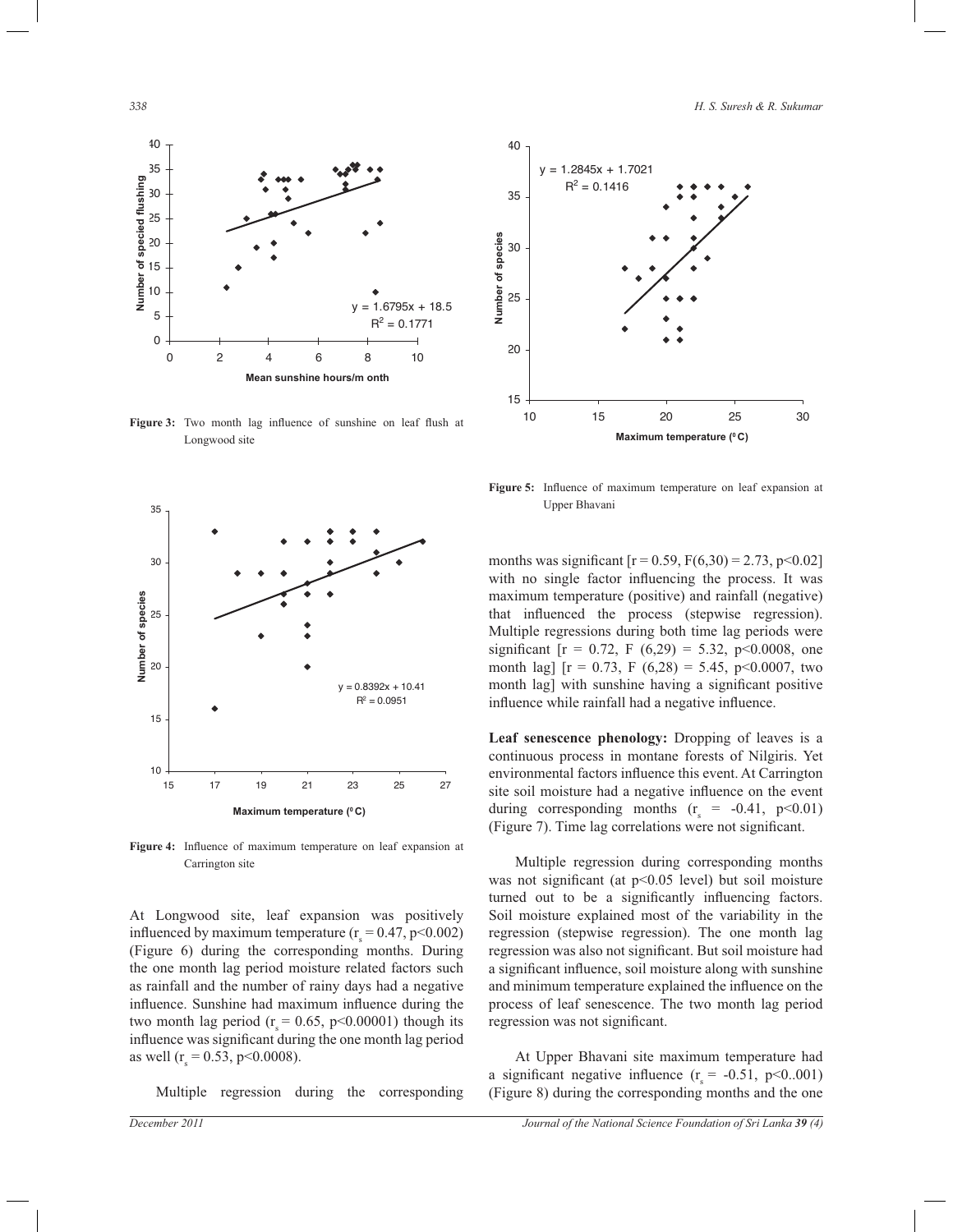month lag period ( $r_s = -0.41$ , p<0.01). Correlations during the two month lag period were not significant.

 Multiple regression during the corresponding month was significant  $[r = 0.64, F(6,30) = 3.50, p<0.009]$  with maximum temperature having a negative influence. The negative influence exerted by maximum temperature and rainfall explained the process of leaf senescence (stepwise regression). Multiple regressions during both the one month and the two month lag periods were not significant. But maximum temperature having a negative influence during the one month lag period and sunshine having a negative influence during the two month lag period explained the process of leaf senescence.

 It was soil moisture that influenced leaf senescence in Longwood site during the corresponding months  $(r<sub>s</sub> = -0.41, p<0.01)$  (Figure 9). Correlations during either lag periods were not significant.

 Multiple regression during the corresponding months was not significant. But it was soil moisture that influenced the process of senescence. Multiple regression during the one month lag period was not significant while it was significant during the two month lag period  $[r = 0.59, F (6.28) = 2.55, p < 0.04]$  with no factor having significant influence. The duration of sunshine and rainfall influenced the process of senescence during the lag periods.

### **Seasonality of phenophases**

Seasonality or cyclicity in a given phenophase was quantitatively measured. The question answered here is, are various phenophases in leafing phenology cyclic? How strong is the seasonality? Following are the parameters that characterize the seasonality. They include mean angle "a", the angular dispersion and vector "r", a measure of concentration around the mean angle, otherwise the strength of seasonality. To calculate these parameters dates of observations were transformed to angles following Zar (2004). A statistical software STATISTIXL version 4.1 for Windows was used to estimate the parameters. Rayleigh's Z test was used to determine whether the distribution of phenological activity was significantly nonrandom. The hypothesis tested here is

- $H<sub>o</sub>$  = dates are distributed uniformly (randomly) around the year consequently, no seasonality
- $H_A$  = dates are not distributed uniformly around the year consequently, there is seasonality.

If  $H_A$  is accepted the intensity of concentration around the mean angle denoted by r can be considered as the measure of seasonality. Parameter r has no units; it ranges from 0 (totally uniform or random) to 1 (strongly seasonal) and is a measure of temporal concentration of phenological activity.



**Figure 6:** Influence of maximum temperature on leaf expansion at Longwood

**Figure 7:** Influence of soil moisture on leaf senescence at Carrington site

*Journal of the National Science Foundation of Sri Lanka 39 (4) December 2011*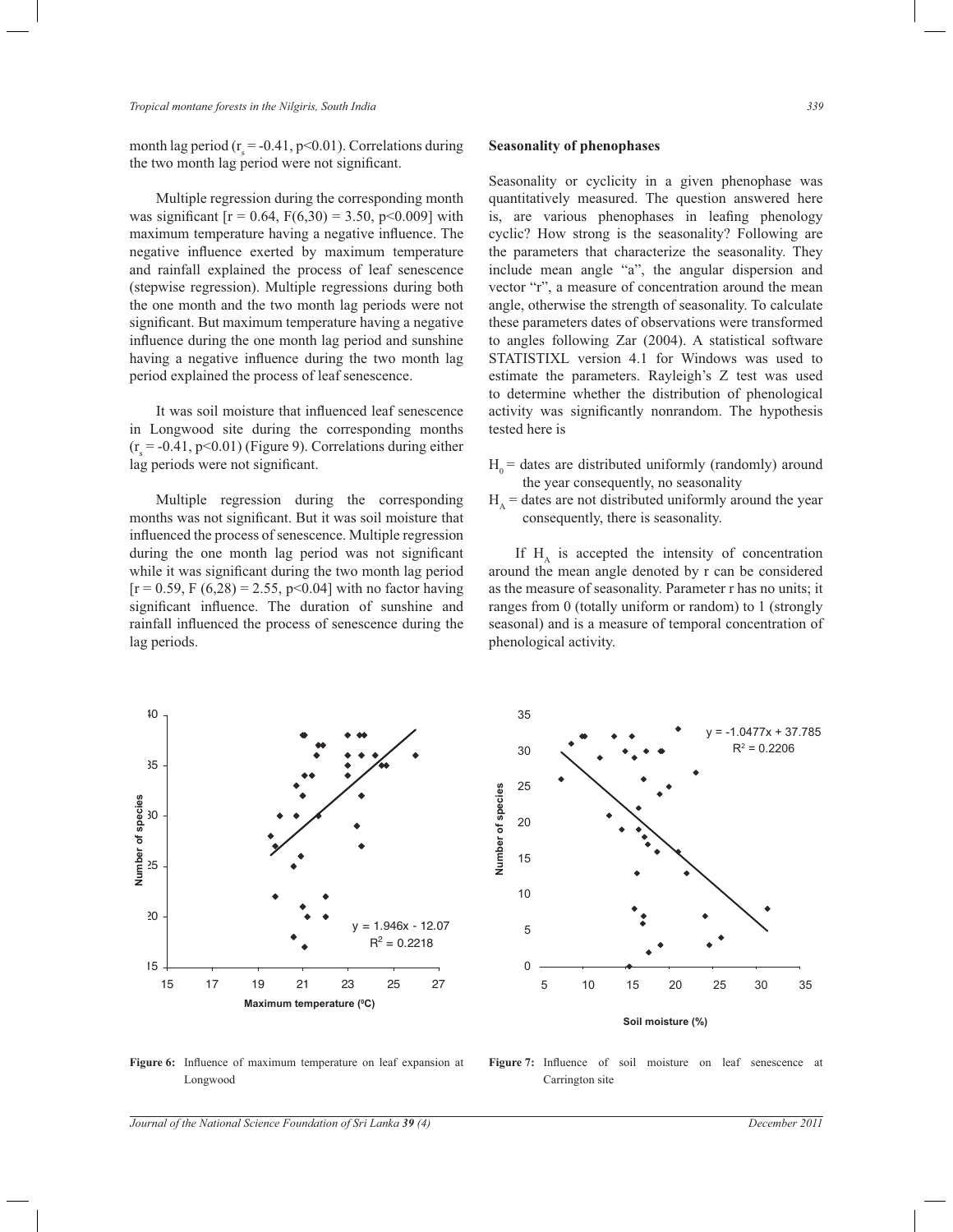*340 H. S. Suresh & R. Sukumar*



**Figure 8:** Influence of maximum temperature on leaf senescence at Upper Bhavani site

**Table 1:** Results of the circular statistical analysis testing for the occurrence of seasonality in different phenophases of leafing among species in a montane forest site at Carrington

| Parameter          | Leaf<br>initiation | Leaf<br>expansion | Leaf<br>senescence |
|--------------------|--------------------|-------------------|--------------------|
| Sample size (N)    | 977                | 1049              | 720                |
| Mean angle $(a)$   | 131.954            | 145.83            | 41.25              |
| Circular SD        | 144.81             | 121.96            | 122.09             |
| Mean vector $(r)$  | 0.041              | 0.104             | 0.103              |
| Rayleigh's Z       | 1.64               | 11.29             | 7.67               |
| Significance level | $< 0.193$ NS       | < 0.0001          | < 0.0001           |
|                    |                    |                   |                    |



**Figure 9:** Influence of soil moisture on leaf senescence at Longwood site

**Table 2:** Results of the circular statistical analysis testing for the occurrence of seasonality in different phenophases of leafing among species in a montane forest site at Upper Bhavani

| Parameter          | Leaf         | Leaf      | Leaf       |
|--------------------|--------------|-----------|------------|
|                    | initiation   | expansion | senescence |
| Sample size $(N)$  | 986          | 1079      | 518        |
| Mean angle $(a)$   | 112.7        | 144.07    | 348.113    |
| Circular SD        | 141.67       | 115.98    | 93.88      |
| Mean vector $(r)$  | 0.046        | 0.129     | 0.261      |
| Rayleigh's Z       | 2.181        | 17.91     | 34.93      |
| Significance level | $< 0.113$ NS | < 0.0001  | < 0.0001   |

Community-wide leaf flushing at Carrington site is not seasonal while leaf expansion and leaf senescence are seasonal. But the strength of seasonality ("r") is very low. The results are tabulated in Table 1. Leaf flush is a continuous process in forest patch at Carrington though many species have new leaves during early April. Most of the species have expanding leaves by the end of April, which is seasonal. Most species drop the leaves by mid February.

 At Upper Bhavani site the community-wide pattern is similar to Carrington site. Results of seasonality are given in Table 2.

**Table 3:** Results of the circular statistical analysis testing for the occurrence of seasonality in different phenophases of leafing among species in a montane forest site at Longwood

| Parameter          | Leaf       | Leaf      | Leaf         |
|--------------------|------------|-----------|--------------|
|                    | initiation | expansion | senescence   |
| Sample size (N)    | 1012       | 1140      | 854          |
| Mean angle $(a)$   | 136.77     | 150.74    | 83.34        |
| Circular SD        | 116.19     | 112.83    | 137.47       |
| Mean vector (r)    | 0.128      | 0.144     | 0.056        |
| Rayleigh's Z       | 16.56      | 23.58     | 2.69         |
| Significance level | < 0.0001   | < 0.0001  | $< 0.067$ NS |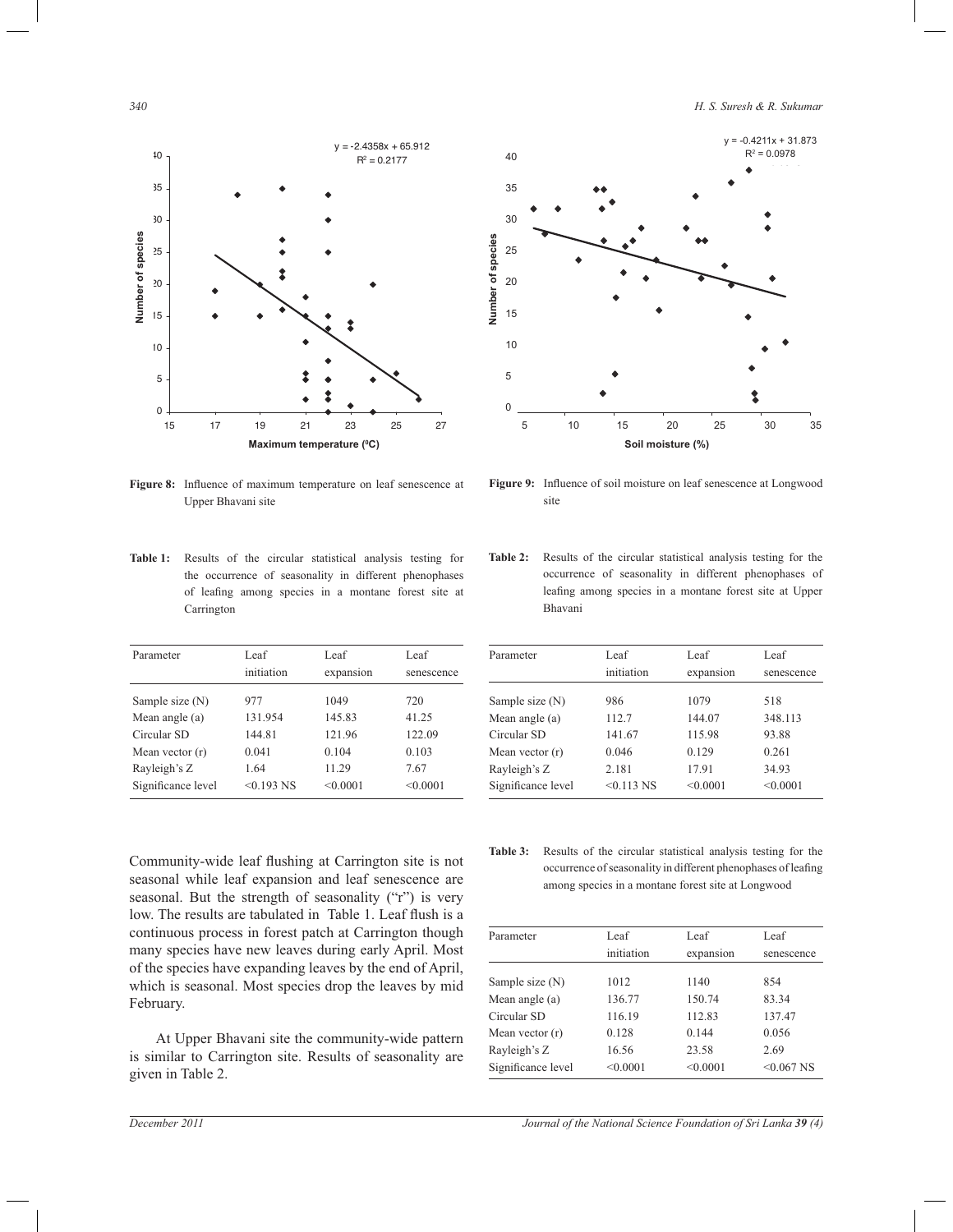Although species at Upper Bhavani site initiate leaves earlier than at Carrington site, expansion of leaves at both these sites takes place around the same time. Species drop their leaves much earlier than in the Carrington site. Strength of seasonality is comparatively high at leaf senescence stage.

 At Longwood site, in contrast to Carrington and Upper Bhavani sites, the leaf flushing event is seasonal while leaf senescence is not seasonal. Most species at Longwood flush in mid April and expand during early May. Leaf senescence occurs during early March. Although some of the events are seasonal, the strength of seasonality is weak. The results of seasonality are given in Table 3.

# **DISCUSSION**

Leaf phenology is a display of complex interactions between environmental factors. Most of the studies have examined the influence of rainfall on leafing, flowering and fruiting as rainfall is the most easily measurable variable and data is available for most sites. This study along with rainfall includes other environmental parameters such as temperature, soil moisture and sunshine that can potentially influence the leafing phenology. Leaf phenology involves phenophases such as flushing, expanding, and mature and senescent stages. This paper is concentrated on influences of environmental factors on flushing, expanding and senescent stages of leaf phenology. According to our study in three montane forest sites, trees reach a peak in leaf flushing during the dry season before the onset of rains. This pattern was also observed in the deciduous forest trees from the same region (Murali & Sukumar, 1993). Similar dry season leaf flushing was also observed in other montane forest sites (Koptur *et al*., 1988; Sun *et al*., 1996). Peak leaf flush has been reported during the period of heaviest rainfall in a Brazilian montane forest site (Funch *et al*., 2002). Moisture related factors such as rainfall, the number of rainy days and soil moisture had a significant negative influence on leaf flushing phenology either singly or in combination with other factors. Except at Longwood site where sunshine had a positive influence during the one month lag period, sunshine did not have any influence when environmental factors were combined. The results do not support van Schaik's (1993) insolation- limitation hypothesis but provide enough support for the water limitation hypothesis.

 Maximum temperature and sunshine have a positive influence on leaf expansion at all sites while moisture related factors had a negative influence. The expanding leaves require warm and bright days. This could be an adaptation to escape from herbivory by phytophagus insects. Studies have shown the correlation between emergence of phytophagus insects and rainfall (Aide, 1988; Murali & Sukumar, 1993).

 However, there is no data on insect abundance to test this and the relationship between rainfall and mean percent herbivory, a proxy to insect abundance, is not significant in our study. Another plausible explanation would be enhanced photosynthetic rates under a bright and warm day, which makes the expanding leaves soon replenish the canopy to take full advantage of available sunlight.

 This study shows that leaf senescence is influenced by soil moisture at Carrington and Longwood sites, while at Upper Bhavani site the drop in maximum temperature influenced leaf senescence. Most of the leaf fall in the study sites happens during the cold and dry period.

 Jackson (1978) hypothesized that in an aseasonal environment maximum leaf fall occurs during the optimal growing season. Seasonal cold or drought stress is usually present and leaves must be shed to minimise the seasonal stress. The optimal strategy would be a combination of relative intensities of cold and drought stress. Where seasonality in temperature is high the strategy will emphasise the avoidance of cold stress by cold season leaf fall and where temperature seasonality is small, the strategy depends on moisture seasonality. The seasonality in temperature at our montane sites is high where the minimum temperature, as low as  $-1$  °C, is recorded. Although there is a continuous leaffall as in evergreen forest communities, the peak leaffall is in the cold (winter) season. The species maintain leaves throughout the year, but rainfall at the montane forest sites is seasonal. Two of the study sites have shown significant difference in soil moisture levels between wet and dry seasons. The effect of seasonality in rainfall is probably masked by the seasonality in temperature because of the altitude (Sun *et al*.,1996). All sites are above 2000 m ASL. Hence temperature is expected to shape several phenophases in phenology of montane forest species.

### **Seasonality in leafing**

Seasonality or repeatability of a given phenological event has both spatial and temporal significance. Spatial significance may be attributed to mast flowering and fruiting in Dipterocarps. But in more seasonal forests, such as monsoon forests of India and Sri Lanka, temporal significance of seasonality has a great role to mould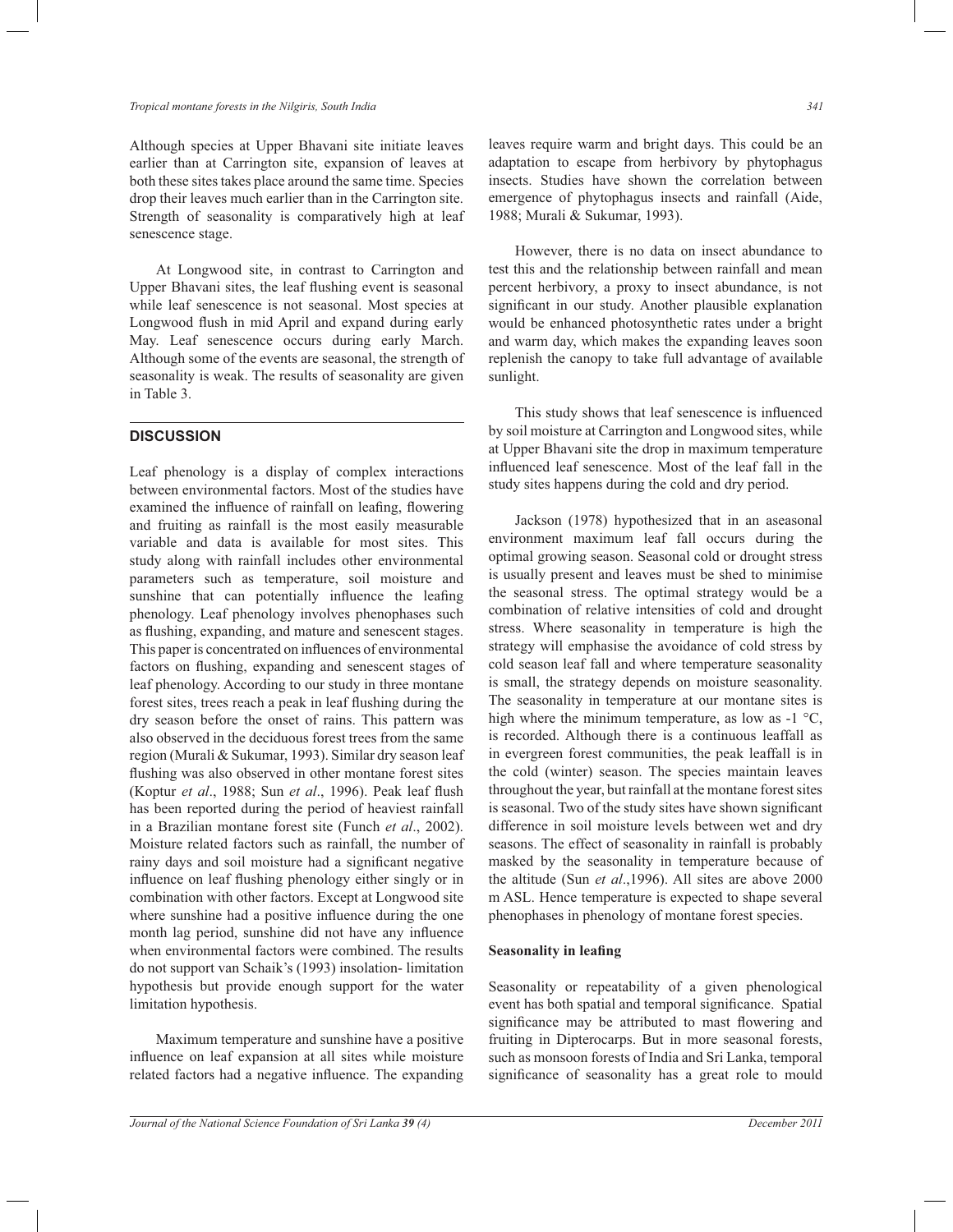reproductive biology of several species. The shifts in the mean date of a given phenological stage in relation to environmental factors have tremendous implications in ecosystem functioning. For example, the shift in leaf flushing date in relation to rainfall may upset the life cycle of phytophagus insect communities of a forest. Similarly the shift in the dates of flowering will affect the pollinator's activity and hence the fruit set in a forest community. Several studies on phenology have recorded the time of occurrence of particular phenological stages in a given year (Frankie *et al*., 1974; Lieberman, 1982; Lieberman & Lieberman, 1984; Williams - Linera, 1999). Only some studies have attempted to quantify the seasonality of a phenological stage at the community level (Morellato *et al*., 2000) and among species (Davies & Ashton ,1999). This study at the community level reveals that though there is a strong seasonality in rainfall, the leaf flushing is a random event except at Longwood site. Although other stages in leaf phenology showed significant seasonality, the strength of seasonality measured by the vector "r" is weak. The significance in seasonality of phenology may probably be a function of sample size. But in contrast, despite the lack of seasonality in climate, species in Atlantic forests showed significant seasonality (Morellato *et al*., 2000). Leaf flushing is concentrated around the dry season during March-April, though significant only at Longwood site. A similar pattern was also reported from an African montane site (Sun *et al*.,1996). Leaf expansion occured during April-May, which is significantly seasonal in all three montane sites. This period in our study site had clear and bright sunny days. Trees can take full advantage of this and furnish their canopy for maximising photosynthesis. Leaffall peaked during December - January in all three sites. Although leaffall is a continuous process, it was significantly seasonal in all three sites with very low seasonality as indicated by the vector "r". Measurement of shifts in a given phenophase in response to local perturbations in the climate is very important to understand the resilience of a community. Tropical montane ecosystems are one of the vulnerable ecosystems that respond to climate change. Such a study on seasonality would have broad implication in conservation of these vulnerable ecosystems of the world.

 Our short-term data on phenology of montane forests suggest that environmental factors play a major role in influencing vegetative phenology. Tropical forests are known to exhibit a diversity of phenological patterns that present many short-term patterns influenced by environmental factors. Long - term studies are required to understand the patterns in both vegetative and reproductive phenologies stimulated by short-term climatic variations.

# **Acknowledgement**

Authors thank the Ministry of Environemnt and Forests, India for financial support, the Forest Department of Tamilnadu for research permission, C. M. Bharanaiah and R. Mohan for their active support during field work, Krishnan, Bomman, Siddan and Kunmari, for field assistance, the Manager and staff members of Thaishola estate for weather data and hospitality, the Manager of Korakundah estate for weather data, and the Tea Hantation Corporation, (TANTEA) Chennai, India, for sharing weather data of Longwood estate. The authors also thanks the Ford Foundation and UNESCO for sponsoring the trip to Sri Lanka to attend the International Conference on Humid tropical Ecosytems: Changes, Challenges, Opportunities.

## **REFERENCE**

- 1. Aide T. M. (1988). Herbivory as a selecting agent on the timing of leaf production in a tropical understorey community. *Nature* **336**:374–375.
- 2. Ashton P. S., Givinish T.J. & Appanah S. (1988). Staggered flowering in the Dipterocarpaceae: new insights into floral induction and the evolution of mast fruiting in the seasonal tropics. *American Naturalist* **132**: 44–66.
- 3. Bhat D. M. (1992). Phenology of tree species of tropical moist forest of Uttara Kannada district, Karnataka, India. *Journal of Biosciences* **17**: 325–352.
- 4. Berlin K. E., Pratt T. K., Simon J. C., Kowalsky J. R. & Hatfield J. S. (2000). Plant phenology in a cloud forest on the Island of Maui, Hawaii. *Biotropica* 32: 90 – 99.
- 5. Borchert R. (1992). Computer simulation of tree growth periodicity and climate hydroperiodicity in tropical forests. *Biotropica* **24**:385–395.
- 6. Borchert R. (1994). Soil and stem water storage determine phenology and distribution of tropical dry forest trees. *Ecology* **75**:1437–1449.
- 7. Bullock S.H. & Solis-Magallanes J. A. (1990). Phenology of canopy trees of a tropical deciduous forest in Mexico. *Biotropica* **22**:22–35.
- 8. Davies S. J. & Ashton P.S. (1999). Phenology and fecundity in 11 sympatric pioneer species of Macaranga (Euphorbiaceae) in Borneo. *American Journal of Botany*  **86**:1786 – 1795.
- 9. Frankie G. W., Baker H. G. & Opler P. A. (1974). Comparative phenological studies of tree in tropical wet and dry forests in the lowlands of Costa Rica. *Journal of Ecology* **62**: 881– 913.
- 10. Funch L.S., Funch R. & Barroso G. M. (2002). Phenology of gallery and montane forest in the Chapada Diamanina, Bahia, Brazil. *Biotropica* **34**: 40 –50.
- 11. Jackson J. F. (1978). Seasonality of flowering and leaf fall in a Brazilian subtropical lower montane moist forest. *Biotropica* **10**: 38– 42.
- 12. Koptur S., Herbert W. A., Frankie G. W. & Baker H. G. (1988). Phenological studies of shrubs and treelet species